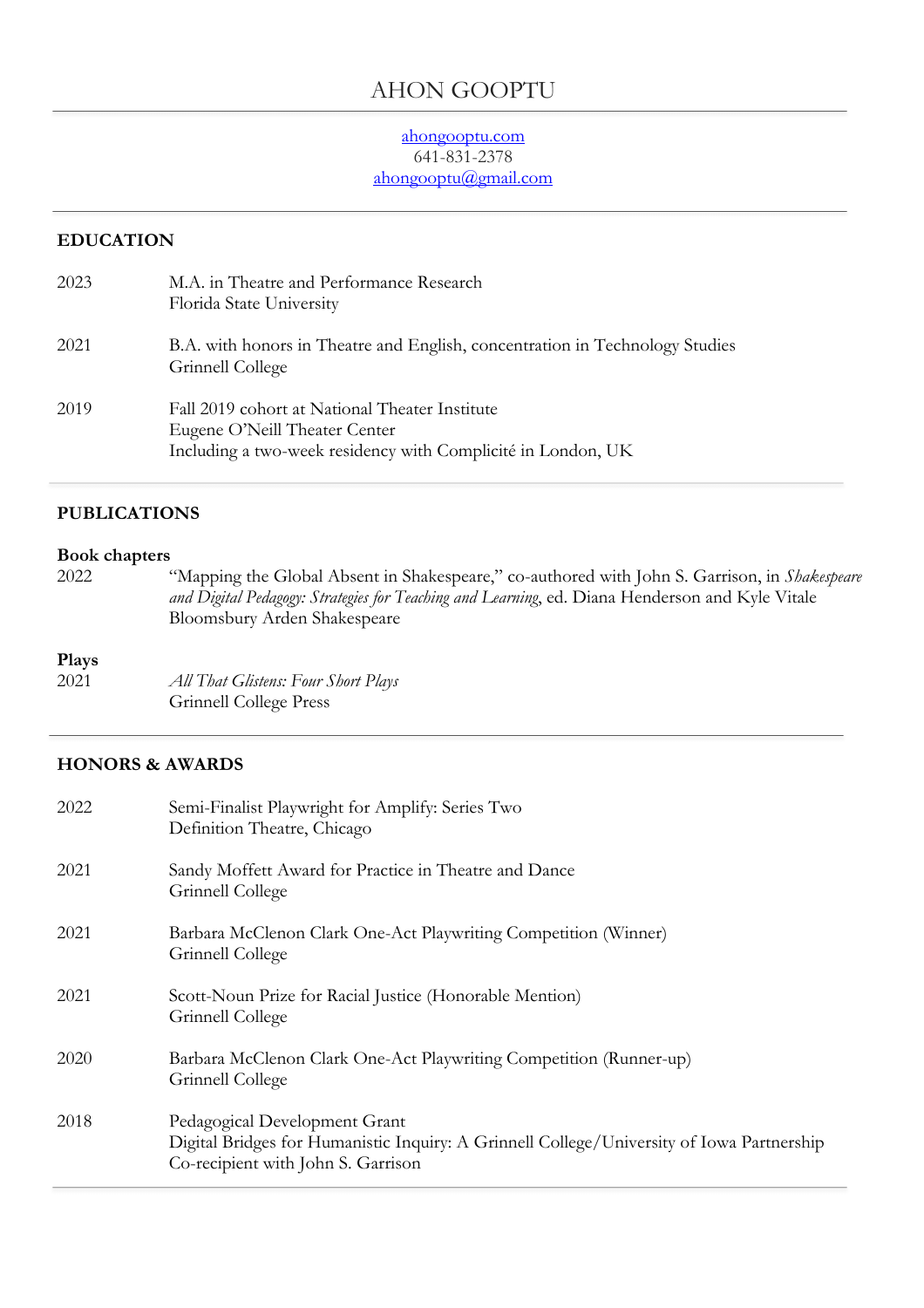#### **CONFERENCE PRESENTATIONS**

| 2019 | "Mapping Absence in Shakespeare"<br>Digital Showcase at the Shakespeare Association of America, Washington, D.C.     |
|------|----------------------------------------------------------------------------------------------------------------------|
| 2019 | "Mapping Absence in Shakespeare"<br>Student Research, Scholarship, and Creative Activity Symposium, Grinnell College |
| 2018 | "Mapping Absence in Shakespeare"<br>Digital Tech Conference, Grinnell College                                        |

#### **TEACHING EXPERIENCE**

Introduction to Theatre for Nonmajors (Fall 2021, Spring 2022) at Florida State University This 600-student course introduces non-majors to the Western theatrical tradition and meets the Liberal Studies Humanities core requirement for the state of Florida. As a graduate teaching assistant, I was responsible for 110 of these students.

#### **RESEARCH EXPERIENCE**

2018—2020 Lead Student Developer of *Mapping Absence in Shakespeare* Digital Bridges for Humanistic Inquiry Project, funded by the Andrew W. Mellon Foundation Vivero Digital Scholarship Fellowship, Grinnell College Grinnell, IA Created an online pedagogy tool, using ArcGIS, mapping the global absent in Shakespeare's 40 plays (Collaborators: Dr. John Garrison and Dr. Katherine Walden).

#### **INSTITUTIONAL SERVICE**

- Committee Member, Theatre and Dance Student Educational Policy Committee, Grinnell College 2018—2021 Interviewed applicants for new faculty hires, conducted reviews of current faculty for promotions and tenure, organized alumni panels for current students, and participated in implementing new policies.
- Committee Member, English Student Educational Policy Committee, Grinnell College 2018—2021 Interviewed applicants for new faculty hires, conducted reviews of current faculty for promotions and tenure, contested the foreign language requirement for multilingual international English majors.

Secretary, International Student Organization, Grinnell College 2018—2019 Maintained a record of all cabinet and general meetings, archived all event materials, and coordinated with administrative staff and students to organize campus-wide cultural events.

## **PROFESSIONAL THEATRE EXPERIENCE**

2022 Festival Co-Director and Playwright 24-on-29: A Virtual 24-Hour Theatre Festival Celebrating Chekhov Make/Shift Theatre Company Waterville, Maine Organized virtual performances of staged readings for six new works written and rehearsed in 24 hours by playwrights, directors, and actors across the US and internationally.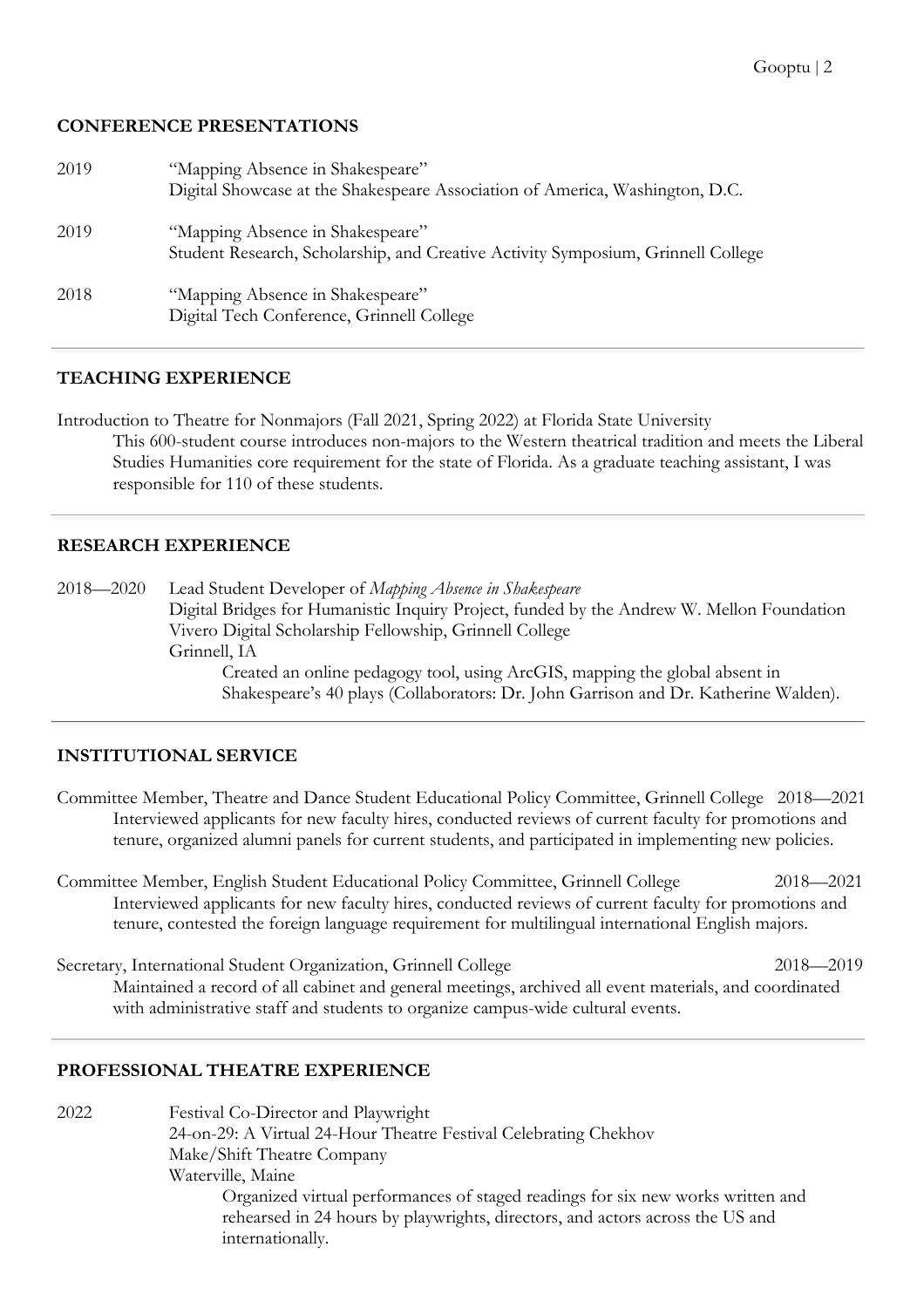| 2021 | Script Reader<br>The Reminder Plays Project<br>Philadelphia, PA<br>Evaluated the eligibility of the submissions to create a new database for plays centering<br>queer narratives, written by queer-identifying playwrights in the Philadelphia area.                                                                               |
|------|------------------------------------------------------------------------------------------------------------------------------------------------------------------------------------------------------------------------------------------------------------------------------------------------------------------------------------|
| 2021 | Research Assistant<br>Pickle Factory Dance Foundation<br>Kolkata, India<br>Collated a pan-Indian dance and theatre database for Performing Arts Hub Norway<br>(PAHN) by conducting interviews with notable artists and producers to collect<br>information about theatre resources in India.                                       |
| 2020 | <b>Education Intern</b><br><b>Steppenwolf Theatre Company</b><br>Chicago, IL<br>Researched and wrote the production study guide for <i>Animal Farm</i> that reached 20,000+<br>students worldwide while also developing and designing marketing collateral, and<br>organizing and facilitating virtual Young Adult Council events. |
| 2019 | Musical Theatre Teaching Intern/Dance Captain<br>Taproot Theatre Company<br>Seattle, WA<br>Shadowed summer musical theatre studio director and served as assistant director for six<br>shows.                                                                                                                                      |
| 2019 | Assistant Scenic and Projections Designer<br>The Curious Incident of the Dog in the Night-time<br>Farmers Alley Theatre<br>Kalamazoo, MI<br>Assisted Justin Thomas with the artwork for the show, most of which made it on to the<br>final set and projections.                                                                    |

# **MEDIA COVERAGE — selected**

| 2022 | "Inaugural Sandy Moffett Award recipient soars in Taramandal! Ek Naya Safar" (Review)<br>The Scarlet & Black<br>http://www.thesandb.com/article/inaugural-sandy-moffett-award-recipient-soars-in-<br>taramandal-ek-naya-safar.html |
|------|------------------------------------------------------------------------------------------------------------------------------------------------------------------------------------------------------------------------------------|
| 2021 | "Staging a life in theatre"<br>The Campaign for Grinnell College<br>https://campaign.grinnell.edu/our-stories/ahon                                                                                                                 |
| 2021 | "The Pivot"<br>The Grinnell Magazine<br>https://magazine.grinnell.edu/news/pivot                                                                                                                                                   |
| 2020 | "Art that speaks to the moment: Grinnell College presents Sarah Ruhk's Eurydice"<br>The Scarlet & Black<br>http://www.thesandb.com/article/art-that-speaks-to-the-moment.html                                                      |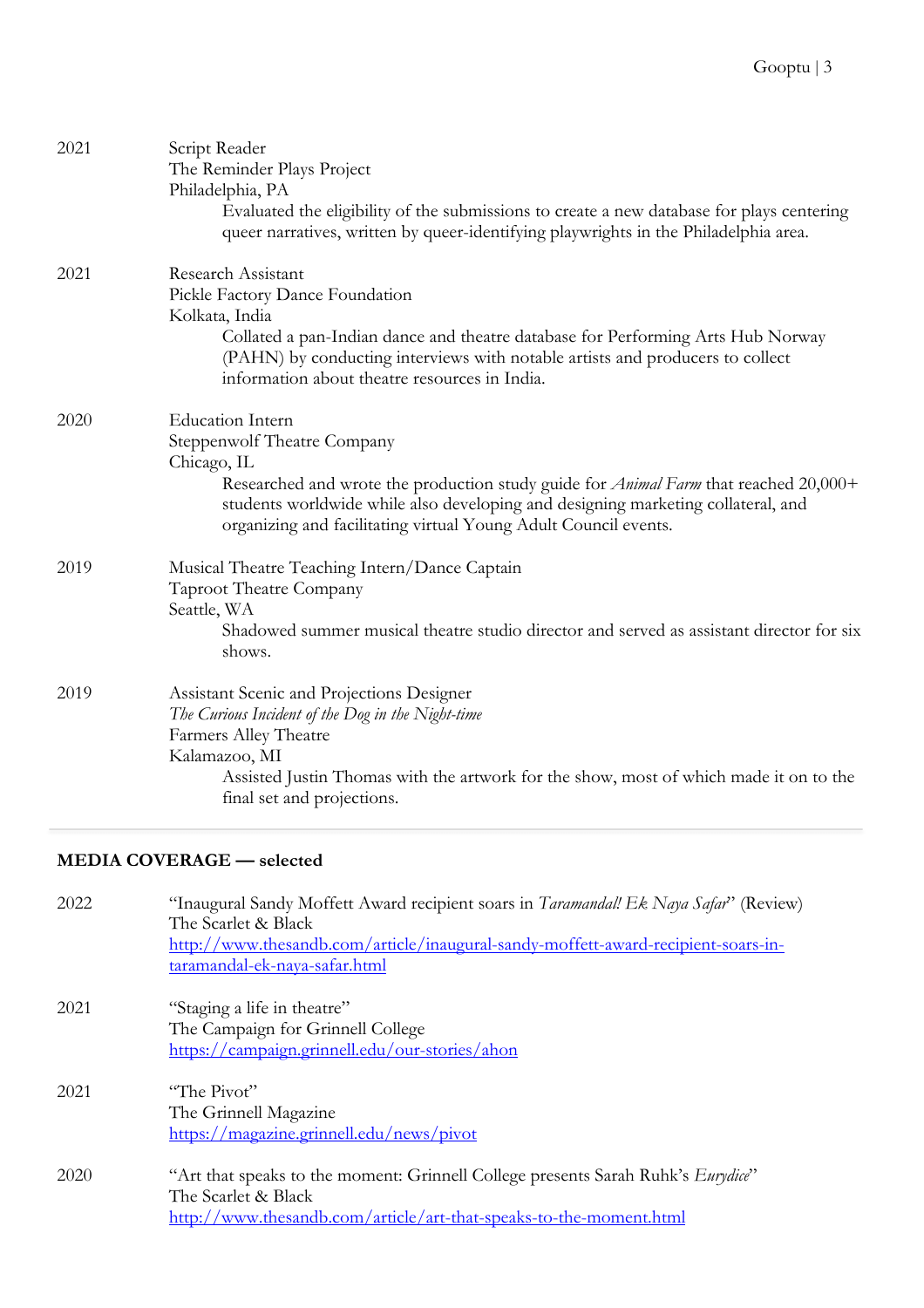| 2019 | "Tech and talent immerse audience in Farmers Alley's 'Curious Incident'" (Review)<br>Encore Michigan<br>https://www.encoremichigan.com/2019/03/tech-and-talent-immerse-audience-in-farmers-<br>alleys-curious-incident/ |
|------|-------------------------------------------------------------------------------------------------------------------------------------------------------------------------------------------------------------------------|
| 2019 | Students bring diversity to the stage in "East, West"<br>The Scarlet & Black<br>http://www.thesandb.com/article/students-bring-diversity-to-the-stage-ineast-west.html                                                  |

#### **ADDITIONAL EXPERIENCE**

| $2018 - 2021$ | Senior Interviewer/Administrative Assistant/Campus Tour Guide, Office of Admissions,<br>Grinnell College                                                                                                                                                     |
|---------------|--------------------------------------------------------------------------------------------------------------------------------------------------------------------------------------------------------------------------------------------------------------|
|               | Conducted student interviews, drafted write-ups, led information sessions, and<br>brainstormed and curated content for social media to recruit students during the<br>COVID-19 pandemic.                                                                     |
| $2020 - 2021$ | Class Senator, Grinnell College Student Government Association<br>Participated in committees on COVID-19 safety, student transportation during the<br>pandemic, technology, green solutions, campus lighting, and planning a new downtown<br>residence hall. |
| 2018 & 2021   | Teacher's Assistant, Grinnell College Preschool<br>Assisted with daily classroom responsibilities and engaged preschoolers through activities.                                                                                                               |
| $2018 - 2020$ | House Manager/Box Office Staff, Theatre and Dance Department, Grinnell College<br>Served as house manager and on box office staff.                                                                                                                           |
| $2017 - 2018$ | Freelance Reporter, The Scarlet & Black, Grinnell College<br>Published 20 articles on news, arts, sports, special features, and the Grinnell community.                                                                                                      |

## **PROFESSIONAL SKILLS**

Social media, website creation, poster design, WordFly, Wufoo, WordPress, iMovie, Canva, ArcGIS, QLab, Adobe Photoshop, SketchUp, Episerver

## **ADDITIONAL TRAINING**

Acting (see below) Playwriting (see below) Theatre devising (see below) Fitzmaurice Voicework technique (beginner-level), trained under Craig MacArthur Dolezel Singing (tenor, F2-A4), trained under Nicholas Miguel, Ph.D. and Anne Tofflemire Droznin, trained under Rachel Jett Unarmed stage combat, trained under Mitch McCoy Piano (intermediate-level training) Bollywood movement Indian classical dance theatre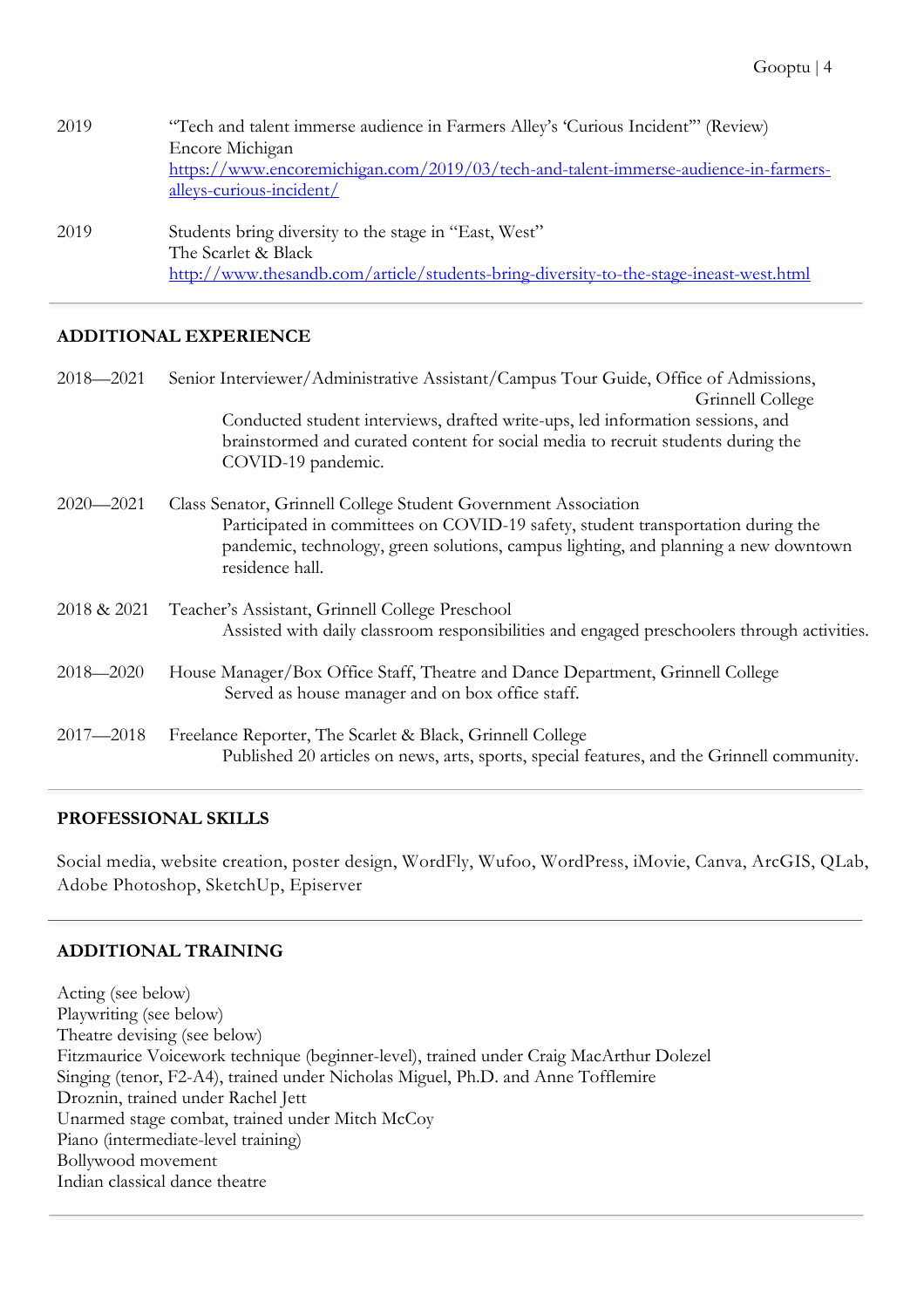## **LANGUAGES**

| native fluent-speaking and reading and knowledge |
|--------------------------------------------------|
| conversational-speaking and reading knowledge    |
|                                                  |
| beginner-level speaking and reading knowledge    |
|                                                  |

## **ARTISTIC EXPERIENCE – selected**

## **ACTING**

Notable instructors: Forrest McClendon, Susan Blackwell, Matt Newton, Addie Gorlin

| As You Like It                  | Jaques                 | Florida State University (dir. Fred Chappell), 2022 |
|---------------------------------|------------------------|-----------------------------------------------------|
| <b>AMEND</b> (Midsummer)        | Demetrius              | Florida State University (dir. Rouba Palmer), 2021  |
| Torch Song Trilogy (Int'l Stud) | Ed                     | Grinnell College (dir. Audrey Boyle), 2021          |
| Eurydice                        | Lord of the Underworld | Grinnell College (dir. Irma Mayorga), 2020          |
| Slow Jam                        | Charlie                | The Kennedy Center (dir. Zacharee Sims), 2020       |
| Spring Awakening                | Hanschen               | Grinnell College (dir. Nolan Boggess), 2019         |
| <i>The Seagull</i> (selections) | Konstantin             | National Theater Institute (dir. Blake L.), 2019    |
| Echoes (selections)             | The Person             | Taproot Theatre (dir. Anna Doepp), 2019             |
| Almost, Maine (selections)      | Lendall                | Taproot Theatre (dir. James Faley), 2019            |
| Image of an Unknown             | Ali                    | Grinnell College (dir. Lesley Delmenico), 2018      |
| The Universal Language          | Don                    | Living Room Theatre (dir. Sooji Son), 2017          |
|                                 |                        |                                                     |
| World premieres:                |                        |                                                     |
| Taramandal! Ek Naya Safar       | Anish                  | Independent (devised + dir. Ahon Gooptu), 2022      |
| STI: The Musical!               | Derrick/Noah           | Independent (dir. Conner Stanfield), 2020           |
| Three Men in a Boat $+$ Monty   | Monty                  | Red Curtain Int'l (dir. Anastasia Damani), 2020     |
| Night Strings                   | Ensemble               | National Theater Institute (devised), 2019          |
| Not a Moment                    | One-person show        | Grinnell College (self-devised), 2018               |
| Don't Say 'No,' Adrija!         | Mohan Joshi/Ensemble   | Kokoro Enterprises (dir. Anindita Banerji), 2016    |

## **PLAYWRITING AND DEVISED WORK**

Mentors: Irma Mayorga, Ph.D. and Ren Dara Santiago Notable instructors: Celine Song, Cori Thomas, Donna DiNovelli, Caridad Svich

| Staged Reading | Definition Theatre         | 2022 |
|----------------|----------------------------|------|
|                |                            | 2020 |
|                |                            |      |
| Staged Reading | Grinnell College           | 2022 |
| Staged Reading | Make/Shift Theatre Company | 2022 |
| Staged Reading | National Theater Institute | 2019 |
| Performance    | Grinnell College           | 2018 |
|                |                            | 2021 |
|                |                            | 2021 |
|                |                            |      |
|                |                            |      |

# **DIRECTING / DESIGN / PRODUCTION**

| The Curious Incident             | Asst. Scenic/Projections Designer | Farmers Alley Theatre | 2019 |
|----------------------------------|-----------------------------------|-----------------------|------|
| The Courter                      | Director                          | Grinnell College      | 2019 |
| Finger Food                      | Director                          | Grinnell College      | 2018 |
| soft lights for sleepless nights | Stage Manager                     | Grinnell College      | 2018 |